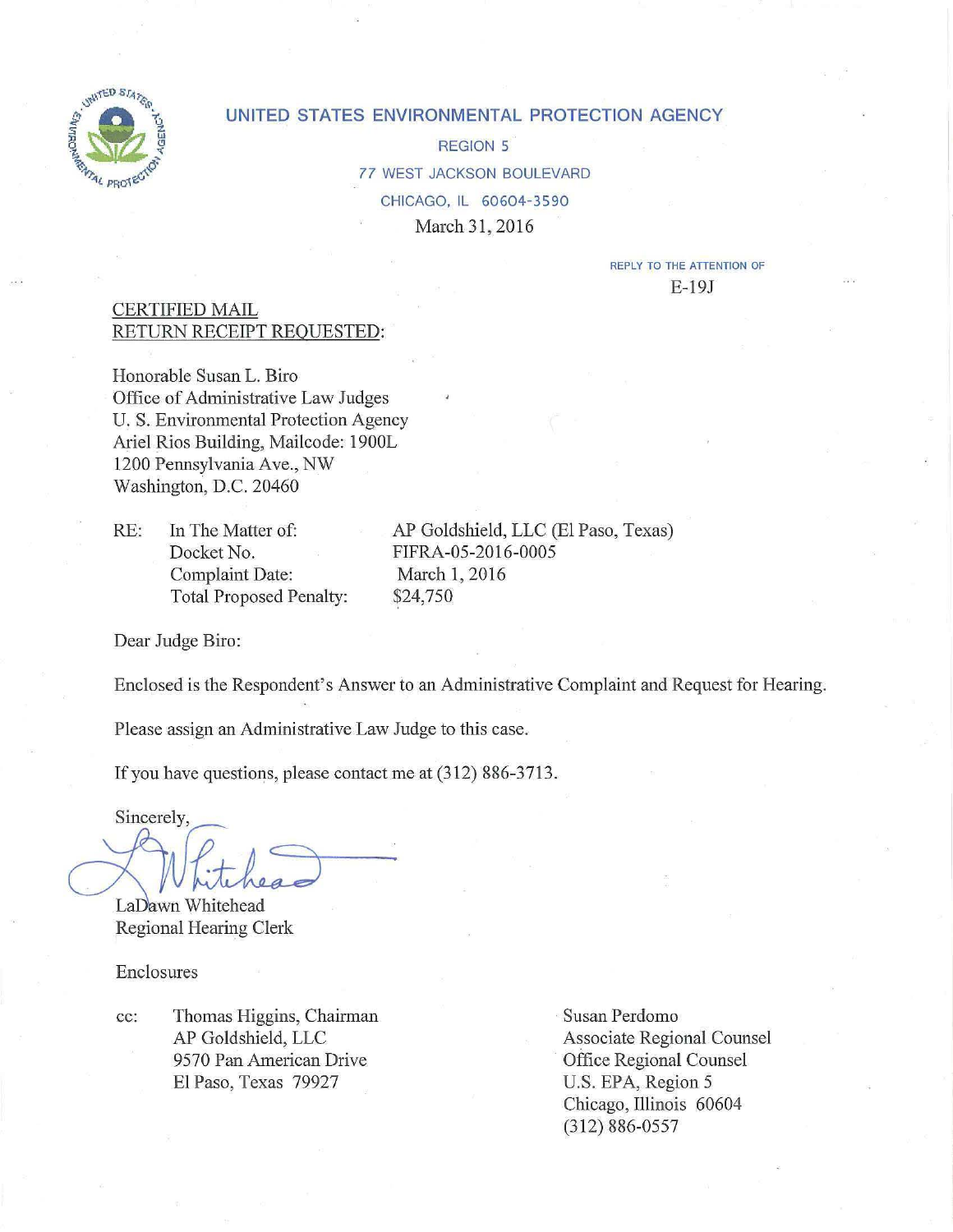In the Matter of: AP Goldshield, LLC (El Paso, Texas) Docket No. FIFRA-05-2016-0005

# **Certificate of Service**

I certify that I filed the original and one copy of the Respondent's Answer, and mailed the original copies and case file via certified mail to Ms. Sybil Anderson (MC: 1900R), U.S. EPA, Office of Administrative Law Judges, 1200 Pennsylvania Avenue, N. W. Washington, DC 20460. CERTIFIED MAIL RECEIPT NUMBER: 7011 1150 0000 2640 6707

I certify that I emailed a copy of the Respondent's Answer by electronic mail to:

Susan Perdomo, Regional Counsel Perdomo.Susan@epa.gov

Meghan Dunn Dunn.Meghan@epa.gov

Ann Coyle, Regional Judicial Officer coyle.ann@epa.gov

I also certify that I mailed a filed hard copy of the Respondent's Answer via certified mail to:

Thomas Higgins, Chairman AP Goldshield, LLC 9570 Pan American Drive El Paso, Texas 79927 CERTIFIED MAIL RECEIPT NUMBER: 7011 1150 0000 2640 6714

On the  $\ell$  day of  $\ell$   $\ell$   $\ell$   $\ell$  2016. El Paso, Texas 79927<br>
CERTIFIED MAIL RECEIPT NUMBER: 7011 1150 0000 26<br>
On the<sup>3</sup> day of March 2016.<br>
LaDawn Whitehead<br>
Regional Hearing Clerk<br>
Region 5

Region 5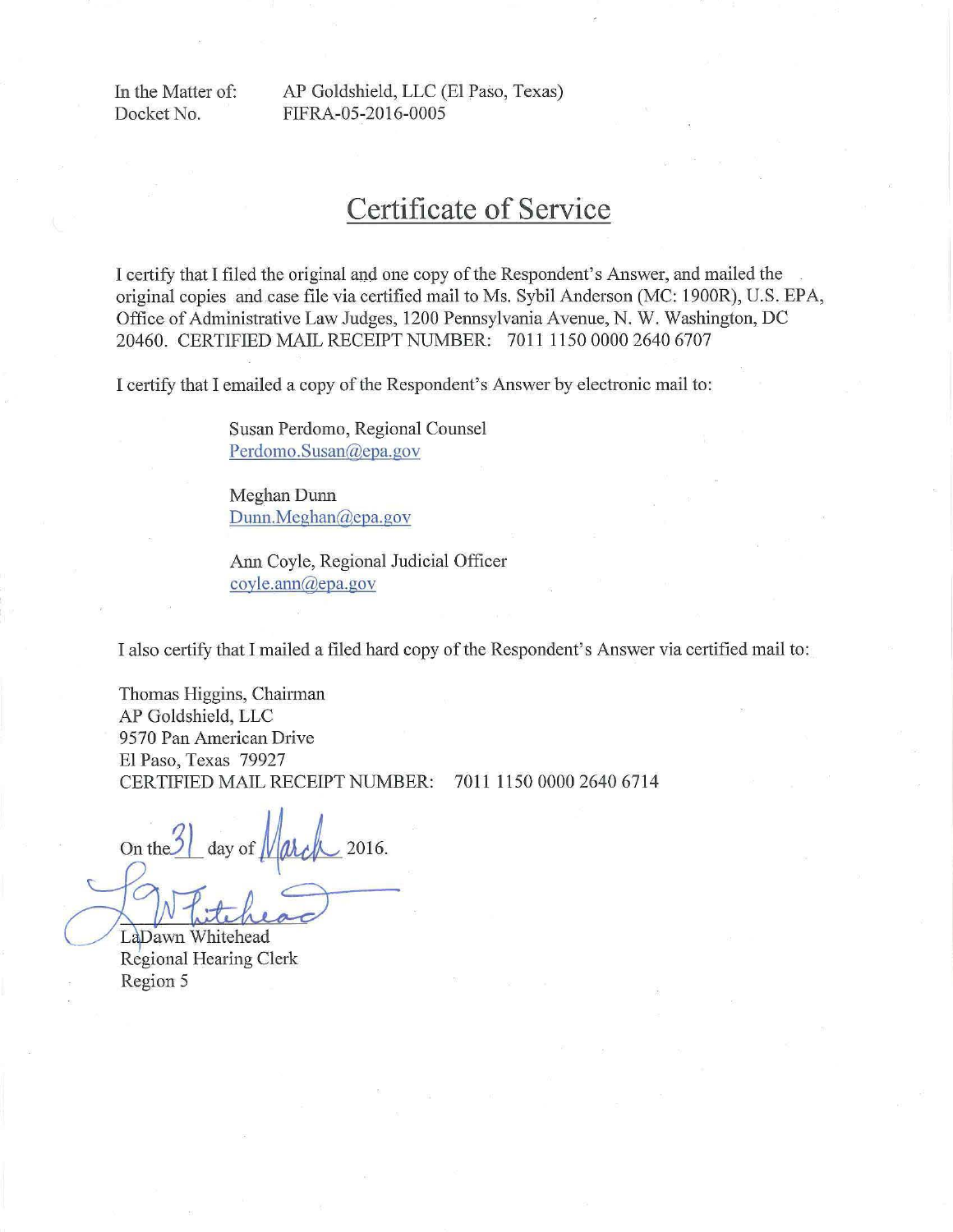



**In the Matter of:** 

**AP Goldshield, LLC El Paso, TX Rodenticide** 

**Docket No. FIFRA-05-2016-0005 Proceeding to Assess a Civil Penalty Under Section 14 (a) of the Federal Insecticide, Fungicide, and Act,7U.S.C136/(a)** 

#### **Respondent**

## **Answer**

This is an Answer by AP Goldshield, LLC, Respondent (GS), to the Complaint served upon Respondent by the Environmental Protection Agency Region 5 (EPA).

## **Count 1 Goldshield 7 5 - Misbranding Violation**

Respondent denies Count 1 in its entirety.

GS is unaware of any statue requiring use of the phase "when used as directed" in relationship to the contended misbranding statements. Furthermore, the label for GS' product GS75 carries approved "Directions for Use" verbiage, and it would seem a matter of simple common sense and customary behavior that when a label carries Directions for Use that users are thereby by reference directed to use the product in accord with the Directions for Use so the phase "when used as directed" is redundant, unnecessary, carries no weigh greater than the Directions for Use themselves and serves no greater public interest.

Furthermore, the Complaint fails to mention (purposely disregards mention) of the fact that on October 3, 2014 and Inspector from Region 4 visited Respondent's third party production facility for a routine inspection, inspected each and every product label of Respondent's (and all other clients of the third party vendor) and rendered Respondent's product labels in full compliance.

## **Count 2 Goldshield 75 - Claims Differ Violation**

Respondent denies Count 2 in its entirety.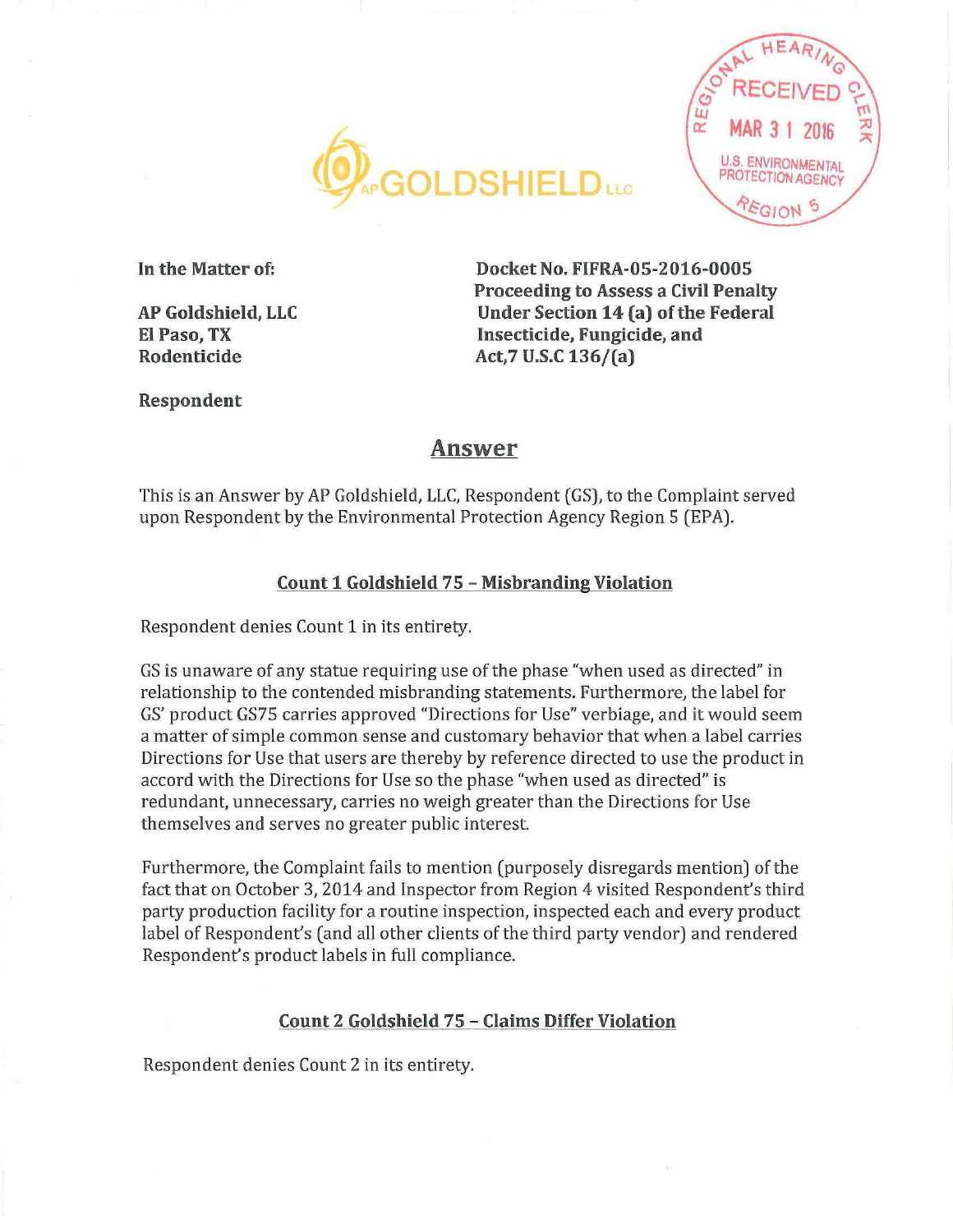Respondent denies that our GS75 label "substantially differs" from the label submitted to and accepted by the EPA on or about July 6, 2012. Furthermore, the EPA has failed to state any specific language that would rise to the level of "substantial difference" with respect to the label. Mere references are insufficient to meet said standard of proof of "substantial differences."

Furthermore, Respondent denies that our website "substantially differs" from the label copy submitted to and accepted by the EPA, as the EPA has failed to state any specific language that would rise to the level of "substantial difference" with respect to the website. Mere references are insufficient to meet said standard of proof of "substantial differences." Furthermore, Respondent denies that any of the marketing and advertising language that populates the website rise to the level of "substantial difference."

## **Count 3 Goldshield 5 - Claims Differ Violation**

Respondent denies Count 3 in its entirety.

Respondent denies that our GSS label "substantially differs" from the label submitted to and accepted by the EPA. Furthermore, the EPA has failed to state any specific language that would rise to the level of "substantial difference" with respect to the label. Mere references are insufficient to meet said standard of proof of "substantial differences."

Furthermore, Respondent denies that our website "substantially differs" from the label copy submitted to and accepted by the EPA as the EPA has failed to state any specific language that would rise to the level of "substantial difference" with respect to the website. Mere references are insufficient to meet said standard of proof of "substantial differences." Furthermore, Respondent denies that any of the marketing and advertising language that populates the website rise to the level of "substantial difference."

## **Count 4 Goldshield 85 - Unregistered Pesticide Violation**

Respondent denies Count 4 in its entirety without prejudice.

Respondent denies it is selling an unregistered pesticide. Respondent refers to its label and website whereon and wherein no language or references rise to the level of an unregistered pesticide violation as a matter of fact.

In particular with respect to the EPA's statements in Paragraph 71 thru 77, Respondent denies in absolute terms ALL set forth allegations and respectfully draws attention to the unmotivated "entrapment" the EPA chose to initiate to underpin its claims which clearly proves unwarranted pre-meditation.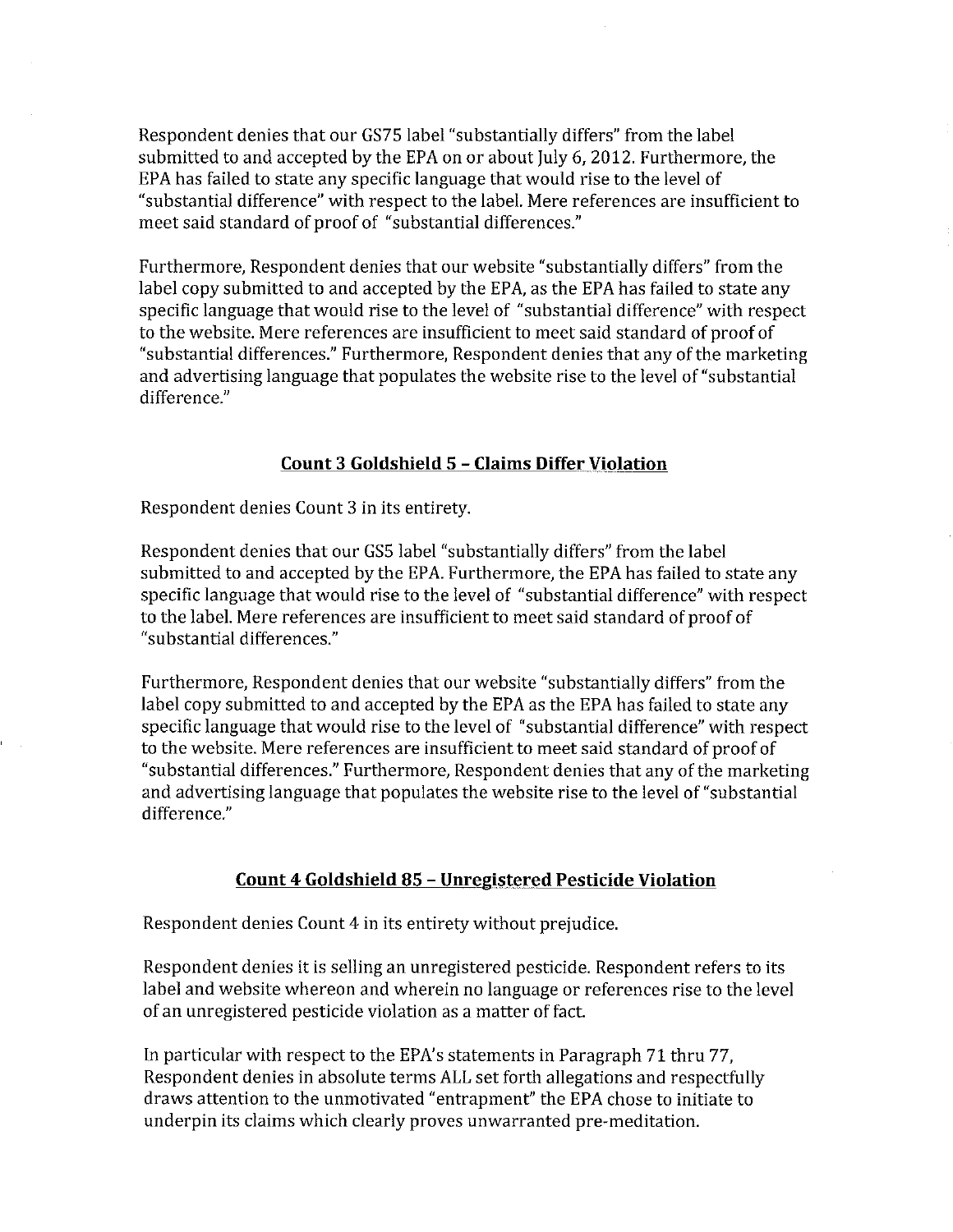In fact Respondent upon information and belief believes Ms. Meghan Dunn, either on her own or in concert with others conspired to conduct what in lay terms amounted to a covert operation on an unknowing, in training, 24 year old GS sales agent totally inexperienced in any such matters.

Furthermore, Ms. Meghan Dunn, Environmental Scientist, Enforcement Officer Pesticides and Toxics Compliance, as stated in Paragraph 71, initiated contact with a GS sales agent trainee with questionable, pre-meditated motivations of to date unknown origin.

Ms. Meghan Dunn correctly states that said GS trainee represented himself as a Business Development Manager of Respondent. However, Ms. Meghan Dunn fails to state the *when she initiated the initial phone call to Respondent* she DID NOT identity herself in her capacity as an *Environmental Scientist, Enforcement Officer Pesticides and Toxics Compliance Division of the EPA from Region 5, but instead, and intentionally so, identified herself as with a family-owned janitorial service company in Utica, NY who had heard about GS products and would like more information related thereto.* 

As paragraphs 72 through 77 make clear, the ensuing conversation and email exchanges were all prompted by Ms. Meghan Dunn's probing and probing and uncustomary action in the industry for someone seeking the truth.h

#### **GIVEN THE ABOVE, RESPONDENT REQUESTS THE SUBJECT COMPLAINT IN IT'S ENTIRETY BE DISMSSED. FURTHER:**

- **1) THAT THE EPA BE REQUIRED TO NOT ONLY LIST THE WORDS, ETC. IT DEEMS MUST BE DELETED OR ADDED TO THE GS75 AND GS5 PRODUCT LABEL AND WEBSITE TO BE COMPLIANT, BUT THAT THE EPA ALSO BE REQUIRED TO STATE THE RULE/REGULATION BY SPECIFIC REFERENCE THAT SUPPORTS ITS DEMAND FOR MOD/FICA TION. OTHERWISE SUCH REQUEST COULD SIMPLY BE A SINGLE PERSON'S INTERPRETATION OF WHIM REQUEST FOR CHANGE. RESPONDENT WILL ABSOLUTELY MAKE**  SAID CHANGE/S IN ITS WHOLEHEARTED DESIRE TO ALWAYS BE IN **COMPLIANCE WITH EPA STANDARDS.**
- **2) FURTHER THAT THE EPA BE REQUIRED TO DROP ALL ACTION WITH RESPECT TO GS85 AS EPA HAS NO JURISDICTION OVER A NON-EPA SUBMITTED PRODUCT.**

#### **Count 5 Stop, Sale Use and Removal Order Violation**

Respondent denies Count 5 in its entirety.